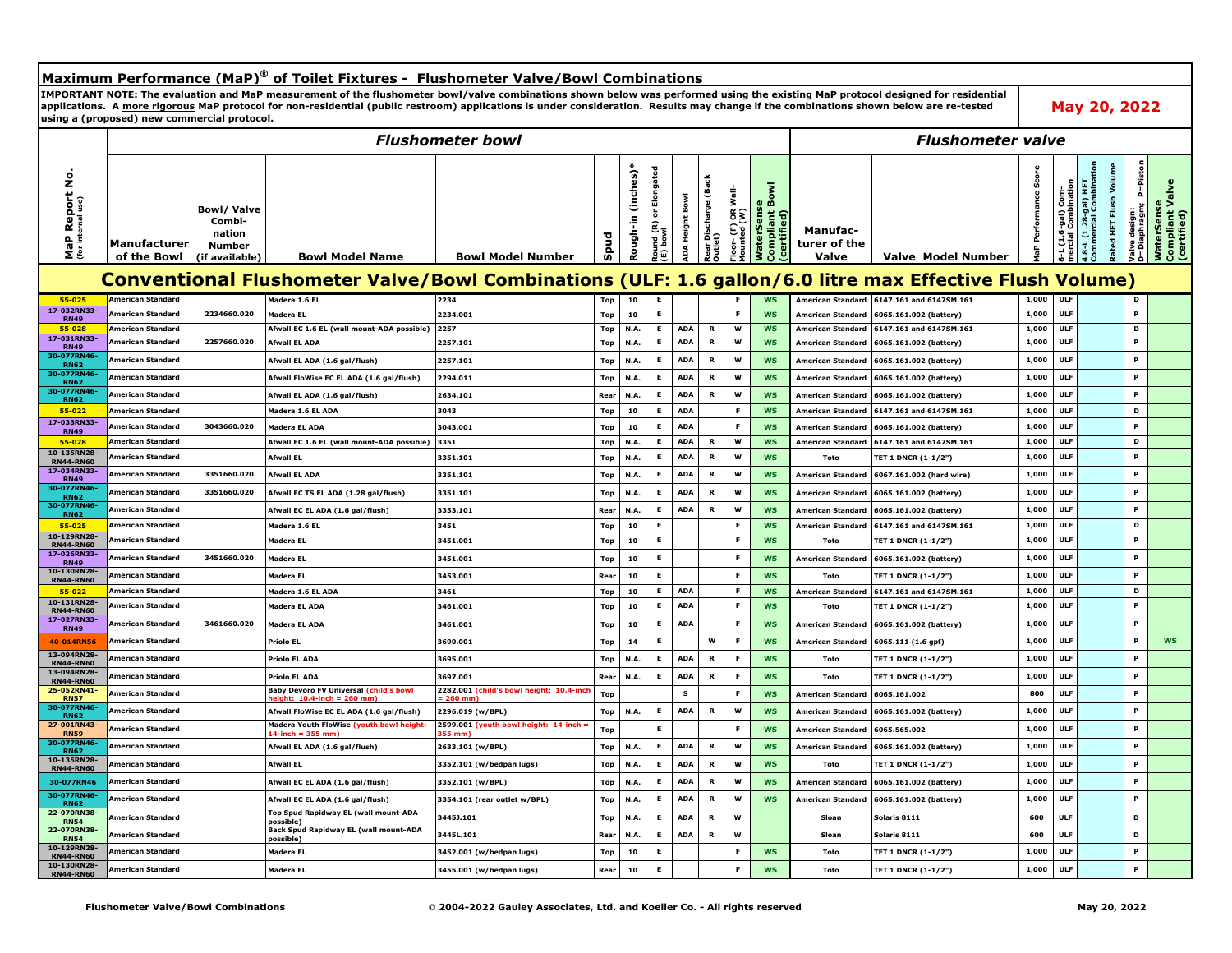|                                                      | <b>Flushometer bowl</b>     |                                                                          |                                                                                    |                                                      |                   |                     |                                         |                          |                                 |                                    |                                             | <b>Flushometer valve</b>                 |                                  |                    |                                    |                                                |                          |                                               |                                              |
|------------------------------------------------------|-----------------------------|--------------------------------------------------------------------------|------------------------------------------------------------------------------------|------------------------------------------------------|-------------------|---------------------|-----------------------------------------|--------------------------|---------------------------------|------------------------------------|---------------------------------------------|------------------------------------------|----------------------------------|--------------------|------------------------------------|------------------------------------------------|--------------------------|-----------------------------------------------|----------------------------------------------|
| <b>Report No.</b><br>ternal use)<br>MaP<br>(for inte | Manufacturer<br>of the Bowl | <b>Bowl/Valve</b><br>Combi-<br>nation<br><b>Number</b><br>(if available) | <b>Bowl Model Name</b>                                                             | <b>Bowl Model Number</b>                             | Spud              | Rough-in (inches)*  | or Elongated<br>Round (R) o<br>[E) bowl | ADA Height Bowl          | Rear Discharge (Back<br>Outlet) | Floor- (F) OR Wall-<br>Mounted (W) | WaterSense<br>Compliant Bowl<br>(certified) | <b>Manufac-</b><br>turer of the<br>Valve | Valve Model Number               | န္တ<br>Perfor<br>흡 | (1.6-gal) Com-<br>cial Combination | 1.8-L (1.28-gal) HET<br>Commercial Combination | Volum<br>Rated HET Flush | P=Pistor<br>Valve design:<br>D=Diaphragm;   l | WaterSense<br>Compliant Valve<br>(certified) |
| 10-131RN2                                            | American Standard           |                                                                          | <b>Madera EL ADA</b>                                                               | 3462.001 (w/bedpan lugs)                             | Top               | 10                  | E.                                      | <b>ADA</b>               |                                 | F                                  | <b>WS</b>                                   | Toto                                     | TET 1 DNCR (1-1/2")              | 1,000              | <b>ULF</b>                         |                                                |                          | P                                             |                                              |
| <b>RN44-RN60</b><br>13-094RN28-<br><b>RN44-RN60</b>  | American Standard           |                                                                          | <b>Priolo EL ADA</b>                                                               | 3696.001 (w/ bed pan lugs)                           | Top               | N.A                 | Е                                       | <b>ADA</b>               | R                               | F                                  | <b>WS</b>                                   | Toto                                     | <b>TET 1 DNCR (1-1/2")</b>       | 1,000              | <b>ULF</b>                         |                                                |                          | P                                             |                                              |
| 13-094RN28-<br><b>RN44-RN60</b>                      | American Standard           |                                                                          | <b>Priolo EL ADA</b>                                                               | 3698.001 (w/ bed pan lugs)                           | Rear              | N.A                 | Е                                       | <b>ADA</b>               | R                               | F                                  | <b>WS</b>                                   | Toto                                     | TET 1 DNCR (1-1/2")              | 1,000              | <b>ULF</b>                         |                                                |                          | P                                             |                                              |
| 43-005RN59                                           | AMTC                        | AEF**1012T16                                                             | <b>None E</b>                                                                      | AUT-1012                                             | <b>Top</b>        | 10                  | Е.                                      |                          |                                 | F                                  | <b>WS</b>                                   | <b>AMTC</b>                              | AEF-801-**CT-16                  | 800                | <b>ULF</b>                         |                                                |                          | D                                             |                                              |
| 43-005RN59<br>43-005RN59                             | <b>AMTC</b><br><b>AMTC</b>  | <b>HSM1012T16</b><br>MF1012T16                                           | <b>None EL</b><br><b>None EL</b>                                                   | AUT-1012<br>AUT-1012                                 | Top<br><b>Top</b> | 10<br>10            | Е.<br>E.                                |                          |                                 | <b>F</b><br>F                      | <b>WS</b><br><b>WS</b>                      | <b>AMTC</b><br><b>AMTC</b>               | HSM-801-CT-16<br>MF-700-T16      | 800<br>800         | <b>ULF</b><br><b>ULF</b>           |                                                |                          | D<br>D                                        |                                              |
| 43-004RN59                                           | <b>AMTC</b>                 | AEF**1012AT16                                                            | None EL ADA                                                                        | <b>AUT-1012A</b>                                     | <b>Top</b>        | 10                  | Е.                                      | <b>ADA</b>               |                                 | <b>F</b>                           | <b>WS</b>                                   | <b>AMTC</b>                              | AEF-801-**CT-16                  | 800                | <b>ULF</b>                         |                                                |                          | $\mathbf{D}$                                  |                                              |
| 43-004RN59                                           | <b>AMTC</b>                 | <b>HSM1012AT16</b>                                                       | <b>None EL ADA</b>                                                                 | AUT-1012A                                            | <b>Top</b>        | 10                  | Е.                                      | <b>ADA</b>               |                                 | F                                  | <b>WS</b>                                   | <b>AMTC</b>                              | HSM-801-CT-16                    | 800                | ULF                                |                                                |                          | D                                             |                                              |
| 43-004RN59                                           | <b>AMTC</b><br><b>AMTC</b>  | MF1012AT16                                                               | <b>None EL ADA</b>                                                                 | <b>AUT-1012A</b>                                     | Top               | 10                  | E<br>E.                                 | <b>ADA</b><br>ADA        | R                               | F.<br>w                            | <b>WS</b><br><b>WS</b>                      | <b>AMTC</b>                              | MF-700-T16                       | 800<br>800         | ULF<br><b>ULF</b>                  |                                                |                          | D<br>D                                        |                                              |
| 43-003RN59<br>43-003RN59                             | <b>AMTC</b>                 | AEF**1012WT16<br><b>HSM1012WT16</b>                                      | None EL (wall mount-ADA possible)<br>None EL (wall mount-ADA possible)             | AUT-1012W<br><b>AUT-1012W</b>                        | Top<br>Top        | N.A.<br>N.A.        | E.                                      | <b>ADA</b>               | R.                              | w                                  | <b>WS</b>                                   | <b>AMTC</b><br><b>AMTC</b>               | AEF-801-**CT-16<br>HSM-801-CT-16 | 800                | <b>ULF</b>                         |                                                |                          | D                                             |                                              |
| 43-003RN59                                           | <b>AMTC</b>                 | MF1012WT16                                                               | None EL (wall mount-ADA possible)                                                  | <b>AUT-1012W</b>                                     | <b>Top</b>        | N.A.                | E.                                      | <b>ADA</b>               | $\mathbf R$                     | w                                  | <b>WS</b>                                   | <b>AMTC</b>                              | MF-700-T16                       | 800                | <b>ULF</b>                         |                                                |                          | D                                             |                                              |
| 44-092RN60                                           | Gerber                      |                                                                          | <b>None RF</b>                                                                     | 25-820                                               | Top               | 10                  | R.                                      |                          |                                 | <b>F</b>                           |                                             | Sloan                                    | $111 - 1.6$                      | 1,000              | <b>ULF</b>                         |                                                |                          | D                                             |                                              |
| 45-024RN61<br>24-120RN40                             | Sloan Valve                 |                                                                          | EL (juvenile bowl height: 13.5-inch = 343<br>mm)                                   | ST2449                                               | Top               | 10                  | E                                       |                          |                                 | F                                  | <b>WS</b>                                   | Sloan                                    | Royal 111-1.6                    | 1,000              | <b>ULF</b>                         |                                                |                          | D                                             |                                              |
| <b>RN56</b><br>24-103RN4                             | Toto                        |                                                                          | <b>EL</b>                                                                          | <b>CT705EN*</b>                                      | Top               | 12                  | E                                       |                          |                                 | F                                  | <b>WS</b>                                   | Toto                                     | TMT 1NNC                         | 600                | <b>ULF</b>                         |                                                |                          | P                                             |                                              |
| 21-089RN37-                                          | Toto                        |                                                                          | EL (wall mount-ADA possible)                                                       | <b>CT708E</b>                                        | Top               | N.A                 | E.                                      | <b>ADA</b>               | $\mathbf R$                     | W                                  | <b>WS</b>                                   | Toto                                     | TMT 1NNC                         | 600                | <b>ULF</b>                         |                                                |                          | P<br>D                                        |                                              |
| <b>DNES</b><br>21-089fRN37                           | Zurn                        |                                                                          | EL (wall mount-ADA possible)                                                       | Z5615-BWL (wall-hung-back outlet)                    | Top               | N.A                 | E                                       | <b>ADA</b>               | $\mathbf R$                     | W                                  | <b>WS</b>                                   | Zurn                                     | Z6000AV-WS1                      | 800                | <b>ULF</b>                         |                                                |                          |                                               |                                              |
| <b>RN53</b><br>21-097RN37-                           | Zurn                        |                                                                          | EL (wall mount-ADA possible)                                                       | Z5615-BWL (wall-hung-back outlet)                    | Top               | N.A                 | Е                                       | <b>ADA</b>               | R                               | w                                  | <b>WS</b>                                   | Zurn                                     | Z6000PL-WS1                      | 800                | <b>ULF</b>                         |                                                |                          | D                                             |                                              |
| <b>RN53</b><br>21-089dRN37                           | Zurn                        |                                                                          | EL (wall mount-ADA possible)                                                       | Z5615-BWL (wall-hung-back outlet)                    | Top               | N.A                 | Е                                       | <b>ADA</b>               | R                               | w                                  | <b>WS</b>                                   | Zurn                                     | Z6200-WS1                        | 800                | <b>ULF</b>                         |                                                |                          | P                                             |                                              |
| <b>RN53</b><br>21-089iRN37                           | Zurn                        |                                                                          | EL (wall mount-ADA possible)                                                       | Z5615-BWL (wall-hung-back outlet)                    | Top               | N.A                 | Е                                       | <b>ADA</b>               | R                               | w                                  | <b>WS</b>                                   | Zurn                                     | ZEMS6000AV-WS1                   | 800                | <b>ULF</b>                         |                                                |                          | D                                             |                                              |
| <b>RN53</b><br>21-097cRN37                           | Zurn                        |                                                                          | EL (wall mount-ADA possible)                                                       | Z5615-BWL (wall-hung-back outlet)                    | Top               | N.A                 | Е                                       | <b>ADA</b>               | R                               | w                                  | <b>WS</b>                                   | Zurn                                     | ZEMS6000PL-WS1                   | 800                | ULF                                |                                                |                          | D                                             |                                              |
| <b>RN53</b><br>21-097dRN37                           | Zurn                        |                                                                          | EL (wall mount-ADA possible)                                                       | Z5615-BWL (wall-hung-back outlet)                    | Top               | N.A                 | Е                                       | <b>ADA</b>               | R                               | w                                  | <b>WS</b>                                   | Zurn                                     | <b>ZEMS6200-WS1</b>              | 800                | <b>ULF</b>                         |                                                |                          | D                                             |                                              |
| <b>RN53</b>                                          | Zurn                        |                                                                          | EL (wall mount-ADA possible)                                                       | Z5615-BWL (wall-hung-back outlet)                    | Top               | N.A                 | Е                                       | <b>ADA</b>               | R                               | w                                  | <b>WS</b>                                   | Zurn                                     | <b>ZEMS6200-WS1-IS</b>           | 800                | <b>ULF</b>                         |                                                |                          | D                                             |                                              |
| 21-089bRN37<br><b>RN53</b>                           | Zurn                        |                                                                          | EL (wall mount-ADA possible)                                                       | Z5615-BWL (wall-hung-back outlet)                    | Top               | N.A                 | Е                                       | <b>ADA</b>               | R                               | w                                  | <b>WS</b>                                   | Zurn                                     | ZER6000AV-WS1                    | 800                | <b>ULF</b>                         |                                                |                          | D                                             |                                              |
| 21-089gRN37<br><b>RN53</b>                           | Zurn                        |                                                                          | EL (wall mount-ADA possible)                                                       | Z5615-BWL (wall-hung-back outlet)                    | Top               | N.A                 | Е                                       | <b>ADA</b>               | R                               | w                                  | <b>WS</b>                                   | Zurn                                     | <b>ZER6000PL-WS1</b>             | 800                | <b>ULF</b>                         |                                                |                          | D                                             |                                              |
| 21-097bRN37<br><b>RN53</b>                           | Zurn                        |                                                                          | EL (wall mount-ADA possible)                                                       | Z5615-BWL (wall-hung-back outlet)                    | Top               | N.A                 | Е                                       | <b>ADA</b>               | R                               | w                                  | <b>WS</b>                                   | Zurn                                     | <b>ZER6200-WS1</b>               | 800                | <b>ULF</b>                         |                                                |                          | P                                             |                                              |
| 21-089cRN37<br><b>RN53</b>                           | Zurn                        |                                                                          | EL (wall mount-ADA possible)                                                       | Z5615-BWL (wall-hung-back outlet)                    | Top               | N.A                 | Е                                       | <b>ADA</b>               | R                               | w                                  | <b>WS</b>                                   | Zurn                                     | <b>ZR6000AV-WS1</b>              | 800                | <b>ULF</b>                         |                                                |                          | D                                             |                                              |
| 21-089hRN37<br><b>RN53</b>                           | Zurn                        |                                                                          | EL (wall mount-ADA possible)                                                       | Z5615-BWL (wall-hung-back outlet)                    | Top               | N.A                 | Е                                       | <b>ADA</b>               | R                               | w                                  | <b>WS</b>                                   | Zurn                                     | ZR6000PL-WS1                     | 800                | <b>ULF</b>                         |                                                |                          | D                                             |                                              |
| 21-089kRN37<br><b>RN53</b>                           | Zurn                        |                                                                          | EL (wall mount-ADA possible)                                                       | Z5616-BWL (wall-hung-back outlet with<br><b>BPL)</b> | Top               | N.A                 | Е                                       | <b>ADA</b>               | R                               | w                                  | <b>WS</b>                                   | Zurn                                     | Z6000AV-WS1                      | 800                | <b>ULF</b>                         |                                                |                          | D                                             |                                              |
| 21-089pRN37<br><b>RN53</b>                           | Zurn                        |                                                                          | EL (wall mount-ADA possible)                                                       | Z5616-BWL (wall-hung-back outlet with<br>BPL)        | Top               | N.A                 | Е                                       | <b>ADA</b>               | R                               | w                                  | <b>WS</b>                                   | Zurn                                     | Z6000PL-WS1                      | 800                | <b>ULF</b>                         |                                                |                          | D                                             |                                              |
| 21-097eRN37<br><b>RN53</b>                           | Zurn                        |                                                                          | EL (wall mount-ADA possible)                                                       | Z5616-BWL (wall-hung-back outlet with<br><b>BPL)</b> | Top               | N.A                 | Е                                       | <b>ADA</b>               | R                               | w                                  | <b>WS</b>                                   | Zurn                                     | Z6200-WS1                        | 800                | ULF                                |                                                |                          | P                                             |                                              |
| 21-089nRN37<br><b>RN53</b>                           | Zurn                        |                                                                          | EL (wall mount-ADA possible)                                                       | Z5616-BWL (wall-hung-back outlet with<br><b>BPL)</b> | Top               | N.A                 | Е                                       | <b>ADA</b>               | R                               | w                                  | <b>WS</b>                                   | Zurn                                     | ZEMS6000AV-WS1                   | 800                | <b>ULF</b>                         |                                                |                          | D                                             |                                              |
| 21-089sRN37<br><b>RN53</b>                           | Zurn                        |                                                                          | EL (wall mount-ADA possible)                                                       | Z5616-BWL (wall-hung-back outlet with<br>BPL)        | Top               | N.A                 | Е                                       | <b>ADA</b>               | R                               | w                                  | <b>WS</b>                                   | Zurn                                     | ZEMS6000PL-WS1                   | 800                | ULF                                |                                                |                          | D                                             |                                              |
| 21-097gRN37<br><b>RN53</b>                           | Zurn                        |                                                                          | EL (wall mount-ADA possible)                                                       | Z5616-BWL (wall-hung-back outlet with<br>BPL)        | Top               | N.A                 | Е                                       | <b>ADA</b>               | R                               | w                                  | <b>WS</b>                                   | Zurn                                     | <b>ZEMS6200-WS1</b>              | 800                | ULF                                |                                                |                          | D                                             |                                              |
| 21-097hRN37<br><b>RN53</b>                           | Zurn                        |                                                                          | EL (wall mount-ADA possible)                                                       | Z5616-BWL (wall-hung-back outlet with<br><b>BPL)</b> | Top               | N.A                 | Е                                       | ADA                      | R                               | W                                  | <b>WS</b>                                   | Zurn                                     | <b>ZEMS6200-WS1-IS</b>           | 800                | ULF                                |                                                |                          | D                                             |                                              |
| 21-089LRN37<br><b>RN53</b>                           | Zurn                        |                                                                          | EL (wall mount-ADA possible)                                                       | Z5616-BWL (wall-hung-back outlet with<br>BPL)        | Top               | N.A                 |                                         | <b>ADA</b>               | R                               | W                                  | <b>WS</b>                                   | Zurn                                     | ZER6000AV-WS1                    | 800                | <b>ULF</b>                         |                                                |                          | D                                             |                                              |
| 21-089qRN37<br><b>RN53</b>                           | Zurn                        |                                                                          | EL (wall mount-ADA possible)                                                       | Z5616-BWL (wall-hung-back outlet with<br>BPL)        | Top               | <b>N.A.</b>         | Е                                       | <b>ADA</b>               | R                               | w                                  | <b>WS</b>                                   | Zurn                                     | ZER6000PL-WS1                    | 800                | <b>ULF</b>                         |                                                |                          | D                                             |                                              |
| 21-097fRN37-<br><b>RN53</b>                          | Zurn                        |                                                                          | EL (wall mount-ADA possible)                                                       | Z5616-BWL (wall-hung-back outlet with<br>BPL)        | Top               | N.A.                | E                                       | <b>ADA</b>               | R                               | W                                  | <b>WS</b>                                   | Zurn                                     | ZER6200-WS1                      | 800                | <b>ULF</b>                         |                                                |                          | P                                             |                                              |
| 21-089mRN37-<br><b>RN53</b>                          | Zurn                        |                                                                          | EL (wall mount-ADA possible)                                                       | Z5616-BWL (wall-hung-back outlet with<br>BPL)        | Top               | N.A.                | E.                                      | <b>ADA</b>               | R                               | W                                  | <b>WS</b>                                   | Zurn                                     | ZR6000AV-WS1                     | 800                | <b>ULF</b>                         |                                                |                          | D                                             |                                              |
| 21-089rRN37-<br><b>RN53</b>                          | Zurn                        |                                                                          | EL (wall mount-ADA possible)                                                       | Z5616-BWL (wall-hung-back outlet with<br>BPL)        | Top               | N.A.                | Е                                       | <b>ADA</b>               | R                               | W                                  | <b>WS</b>                                   | Zurn                                     | ZR6000PL-WS1                     | 800                | <b>ULF</b>                         |                                                |                          | D                                             |                                              |
| 52-004<br>52-005                                     | Zurn<br>Zurn                |                                                                          | Ecovantage EL (wall mount-ADA possible)<br>Ecovantage EL (wall mount-ADA possible) | Z5617-BWL<br>Z5617-BWL                               | Rear              | N.A.<br><b>N.A.</b> | E.<br>E.                                | <b>ADA</b><br><b>ADA</b> | R<br>R.                         | W<br>w                             | <b>WS</b><br><b>WS</b>                      | Zurn                                     | Z61 ****- WS1<br>Z62****-WS1     | 1,000<br>1,000 ULF | <b>ULF</b>                         |                                                |                          | D<br>P                                        |                                              |
| 52-004                                               | Zurn                        |                                                                          | Ecovantage EL (wall mount-ADA possible)                                            | Z5617-BWL                                            | Rear              | Rear N.A.           |                                         | E ADA                    | $\mathbf R$                     | w                                  | <b>WS</b>                                   | Zurn<br>Zurn                             | ZEMS61 **** - WS1                | 1,000 ULF          |                                    |                                                |                          | D                                             |                                              |
| 52-005                                               | Zurn                        |                                                                          | Ecovantage EL (wall mount-ADA possible)                                            | Z5617-BWL                                            |                   |                     | Rear N.A. E ADA R                       |                          |                                 | l w                                | <b>WS</b>                                   | Zurn                                     | ZEMS62****-WS1                   | $1,000$ ULF        |                                    |                                                |                          | $\overline{P}$                                |                                              |
| 52-004                                               | Zurn                        |                                                                          | Ecovantage EL (wall mount-ADA possible)                                            | Z5617-BWL                                            |                   |                     | Rear N.A. E ADA R W                     |                          |                                 |                                    | <b>WS</b>                                   | Zurn                                     | ZER61 **** - WS1                 | 1,000 ULF          |                                    |                                                |                          | $\overline{p}$                                |                                              |